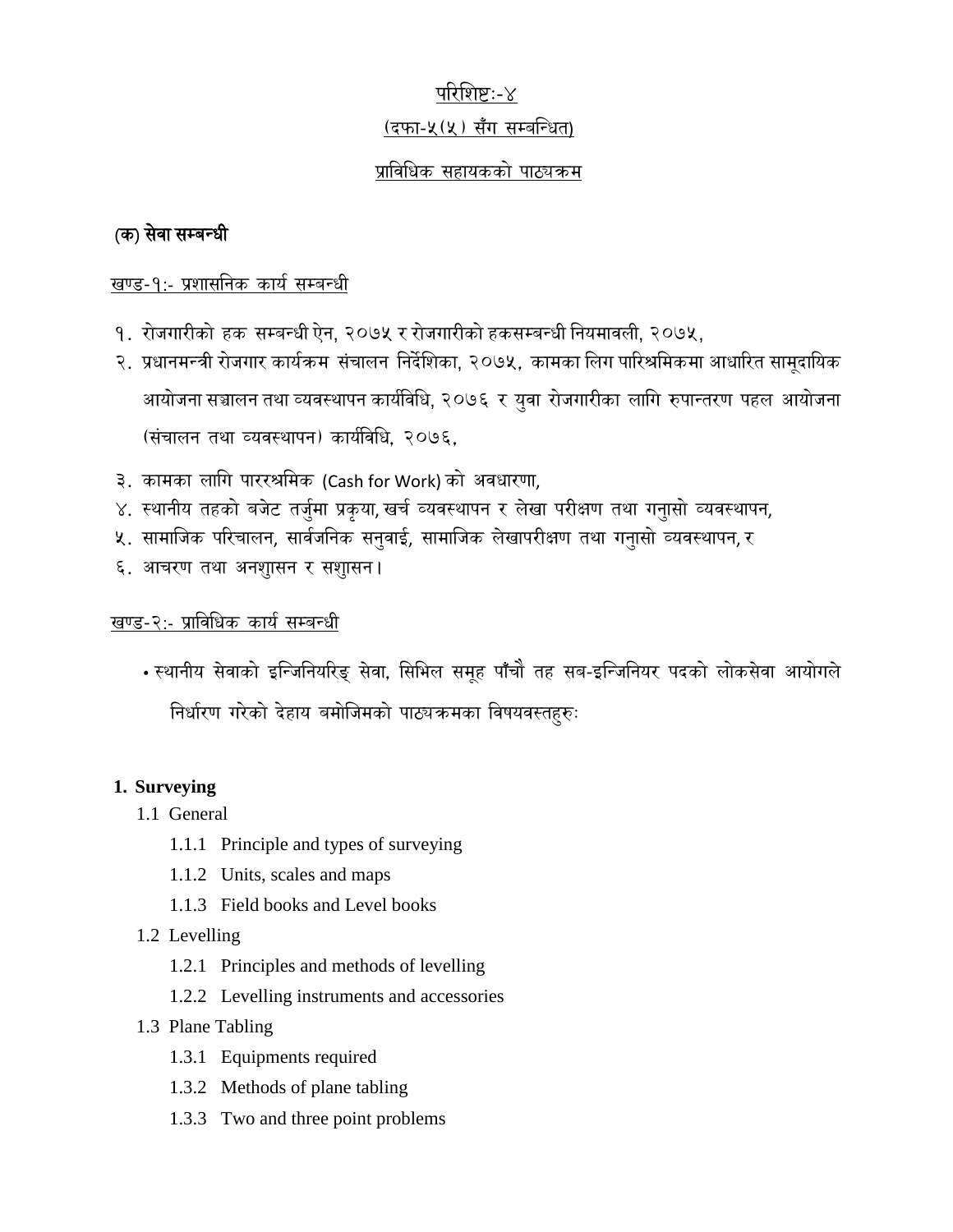### 1.4 Theodolite and Traverse surveying

- 1.4.1 Basic difference between different theodolites
- 1.4.2 Temporary adjustments of theodolites
- 1.4.3 Fundamental lines and desired relations
- 1.4.4 Tacheometry: stadia method
- 1.4.5 Trigonometrical levelling
- 1.4.6 Checks in closed traverse

## 1.5 Contouring

- 1.5.1 Characteristics of contour lines
- 1.5.2 Method of locating contours
- 1.5.3 Contour plotting
- 1.6 Setting Out: Small buildings and Simple curves

## **2. Construction Materials**

- 2.1 Stone
	- 2.1.1 Formation and availability of stones in Nepal
	- 2.1.2 Methods of laying and construction with various stones 2.2 Cement
	- 2.2.1 Different cements: Ingredients, properties and manufacture
	- 2.2.2 Storage and transport
	- 2.2.3 Admixtures
- 2.3 Clay and Clay Products
	- 2.3.1 Brick: type, manufacture, laying, bonds
- 2.4 Paints and Varnishes: Type and selection; preparation techniques and use
- 2.5 Bitumen: Type, selection and use

## **3. Mechanics of Materials and Structures**

- 3.1 Mechanics of Materials
	- 3.1.1 Internal effects of loading
	- 3.1.2 Ultimate strength and working stress of materials
- 3.2 Mechanics of Beams
	- 3.2.1 Relation between shear force and bending moment
	- 3.2.2 Shear and bending moment diagrams for statically determinate beams under various types of loading
- 3.3 Simple Strut Theory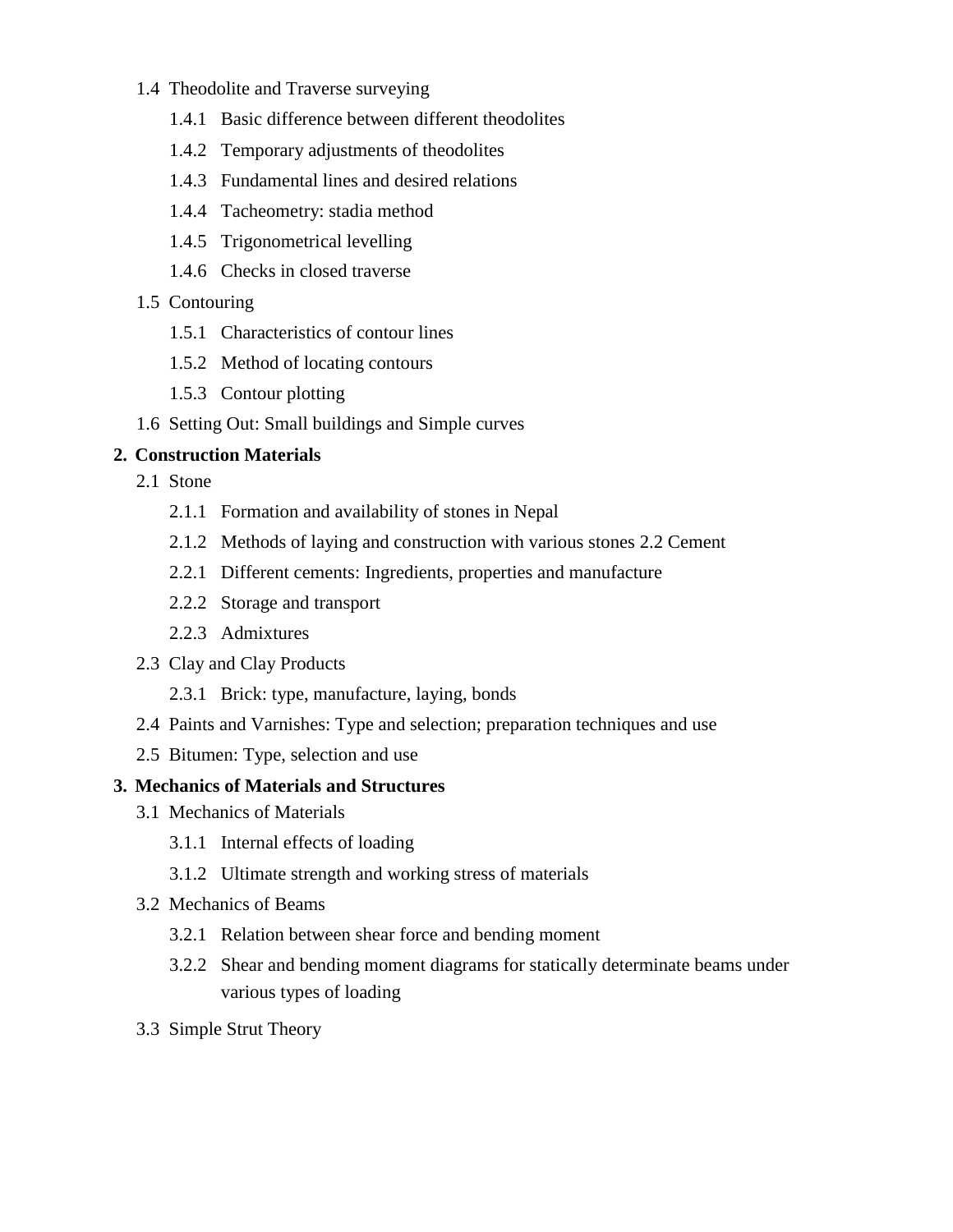## **4. Hydraulics**

- 4.1 General
	- 4.1.1 Properties of fluid: mass, weight, specific weight, density, specific volume, specific gravity, viscosity
	- 4.1.2 Pressure and Pascal's law
- 4.2 Hydro-Kinematics and Hydro-Dynamics
	- 4.2.1 Energy of flowing liquid: elevation energy, Kinetic energy, potential energy, internal energy
- 4.3 Measurement of Discharge
	- 4.3.1 Weirs and notches
	- 4.3.2 Discharge formulas
- 4.4 Flows: Characteristics of pipe flow and open channel flow

## **5. Soil Mechanics** 5.1 General

- 5.1.1 Soil types and classification
- 5.1.2 Three phase system of soil
- 5.1.3 Unit Weight of soil mass: bulk density, saturated density, submerged density and dry density
- 5.1.4 Interrelationship between specific gravity, void ratio, porosity, degree of saturation, percentage of air voids air content and density index
- 5.2 Soil Water Relation
	- 5.1.1 Terzaghi's principle of effective stress
	- 5.1.2 Darcy's law
	- 5.1.3 Factors affecting permeability
- 5.3 Compaction of soil
	- 5.3.1 Factors affecting soil compaction
	- 5.3.2 Optimum moisture content
	- 5.3.3 Relation between dry density and moisture content
- 5.4 Shear Strength of Soils
	- 5.4.1 Mohr-Coulomb failure theory
	- 5.4.2 Cohesion and angle of internal friction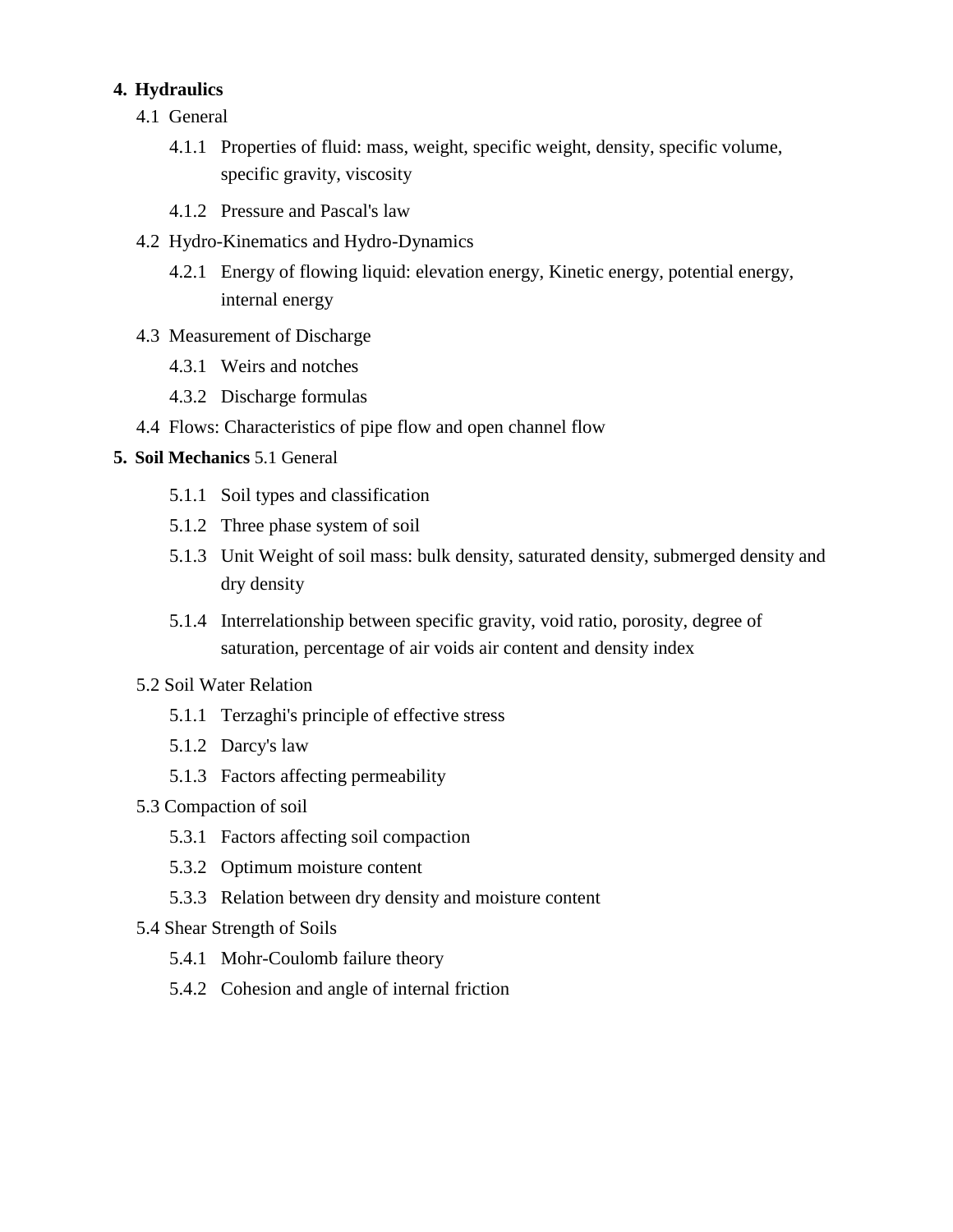### 5.5 Earth Pressures

- 5.5.1 Active and passive earth pressures
- 5.5.2 Lateral earth pressure theory
- 5.5.3 Rankine's earth pressure theory
- 5.6 Foundation Engineering
	- 5.6.1 Terzaghi's general bearing capacity formulas and their application

#### **6. Structures**

- 6.1 R.C. Sections in Bending
	- 6.1.1 Under reinforced, over reinforced and balanced sections
	- 6.1.2 Analysis of single and double reinforced rectangular sections 6.2 Shear and Bond for R.C. Sections
	- 6.2.1 Shear resistance of a R.C. section
	- 6.2.2 Types of Shear reinforcement and their design
	- 6.2.3 Determination of anchorage length
- 6.3 Design and Working System of R.C. Structures
	- 6.4.1 Singly and doubly reinforced rectangular beams
	- 6.4.2 Simple one-way and two-way slabs
	- 6.4.3 Axially loaded short and long columns

#### **7. Building Construction Technology**

- 7.1 Foundations
	- 7.1.1 Subsoil exploration
	- 7.1.2 Type and suitability of different foundations: Shallow, deep
	- 7.1.3 Shoring and dewatering
	- 7.1.4 Design of simple brick or stone masonry foundations 7.2 Walls
	- 7.2.1 Type and thickness of walls
	- 7.2.2 Use of scaffolding
- 7.3 Damp Proofing
	- 7.3.1 Source of Dampness
	- 7.3.2 Remedial measures for damp proofing

#### 7.4 Concrete Technology

- 7.4.1 Constituents of cement concrete
- 7.4.2 Grading of aggregates
- 7.4.3 Concrete mixes
- 7.4.4 Water cement ratio
- 7.4.5 Factors affecting strength of concrete
- 7.4.6 Form work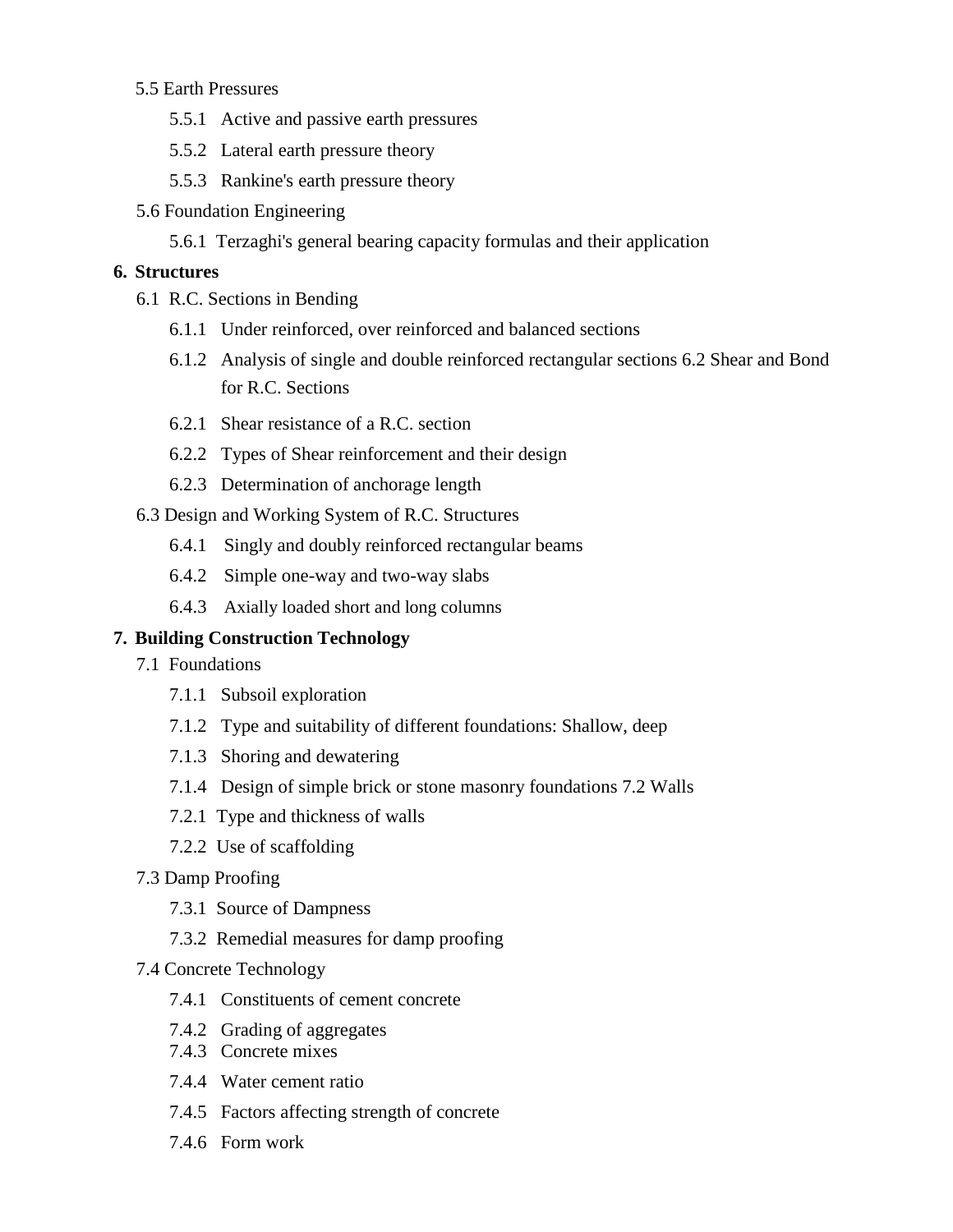## 7.4.7 Curing

- 7.5 Wood work
	- 7.5.1 Frame and shutters of door and window
	- 7.5.2 Timber construction of upper floors
	- 7.5.3 Design and construction of stairs
- 7.6 Flooring and Finishing
	- 7.6.1 Floor finishes: brick, concrete, flagstone
	- 7.6.2 Plastering

### **8. Water Supply and Sanitation Engineering**

- 8.1 General
	- 8.1.1 Objectives of water supply system
	- 8.1.2 Source of water and its selection: gravity and artisan springs, shallow and deep wells; infiltration galleries
- 8.2 Gravity Water Supply System
	- 8.2.1 Design period
	- 8.2.2 Determination of daily water demand
	- 8.2.3 Determination of storage tank capacity
	- 8.2.4 Selection of pipe
	- 8.2.5 Pipe line design and hydraulic grade line

### 8.3 Design of Sewer

- 8.3.1 Quantity of sanitary sewage
- 8.3.2 Maximum, Minimum and self cleaning velocity
- 8.4 Excreta Disposal and Unsewered Area
	- 8.4.1 Pit latrine
	- 8.4.2 Design of septic tank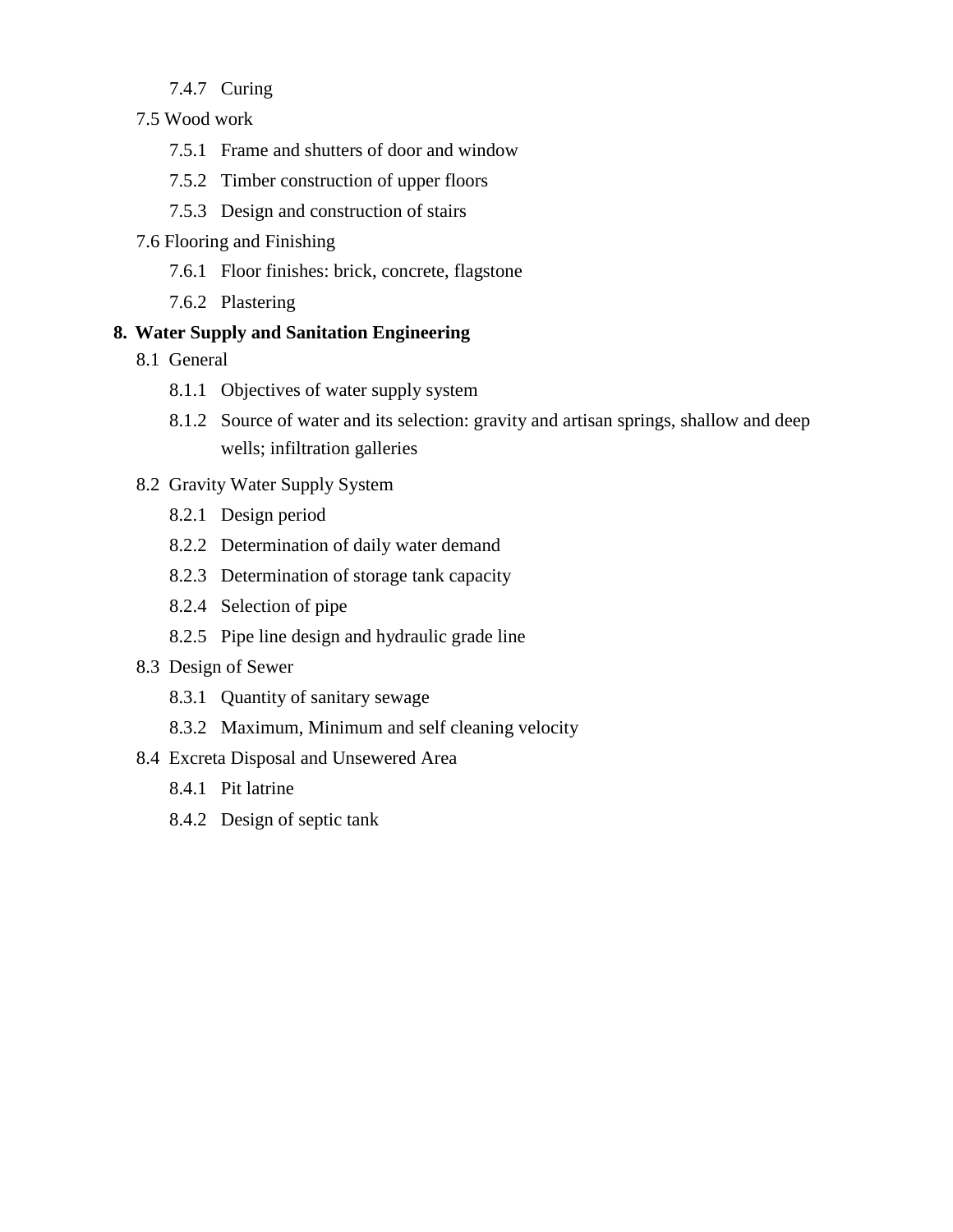### **9 . Irrigation Engineering**

- 9.1 General
	- 9.1.1 Need for irrigation; advantages of irrigation
	- 9.1.2 Sources of irrigation: water, river & streams, ground water and others
	- 9.1.3 Methods of irrigation: surface, sub-surface and others
- 9.2 Irrigation Water Requirement
	- 9.2.1 Crop season, principal crops, and crop water requirements
	- 9.2.2 Base period & duty
- 9.3 Irrigation Canals
	- 9.3.1 Canal losses and their minimization
	- 9.3.2 Irrigation requirements and design discharge of canal permissible velocities for different canals
	- 9.3.3 Design of canal based on Manning's & Lacey's formulae
	- 9.3.4 Need and location of escapes
	- 9.3.5 Components of distribution system

### **10. Highway Engineering**

- 10.1 General
	- 10.1.1 Introduction to transportation systems
	- 10.1.2 Historic development of roads
	- 10.1.3 Classification of road in Nepal
	- 10.1.4 Basic requirements of road alignment
- 10.2 Geometric Design
	- 10.2.1 Basic design control and criteria for design
	- 10.2.2 Elements of cross section, typical cross-section for all roads in filling and cutting
	- 10.2.3 Camber
	- 10.2.4 Determination of radius of horizontal curves
	- 10.2.5 Superlevation
	- 10.2.6 Sight distances
	- 10.2.7 Gradient
	- 10.2.8 Use of Nepal Road Standardand subsequent revision in road design
- 10.3 Drainage System

10.3.1 Importance of drainage system and requirements of a good drainage system

10.4 Road Pavement: Pavement structure and its components: subgrade, sub-base, base and surface courses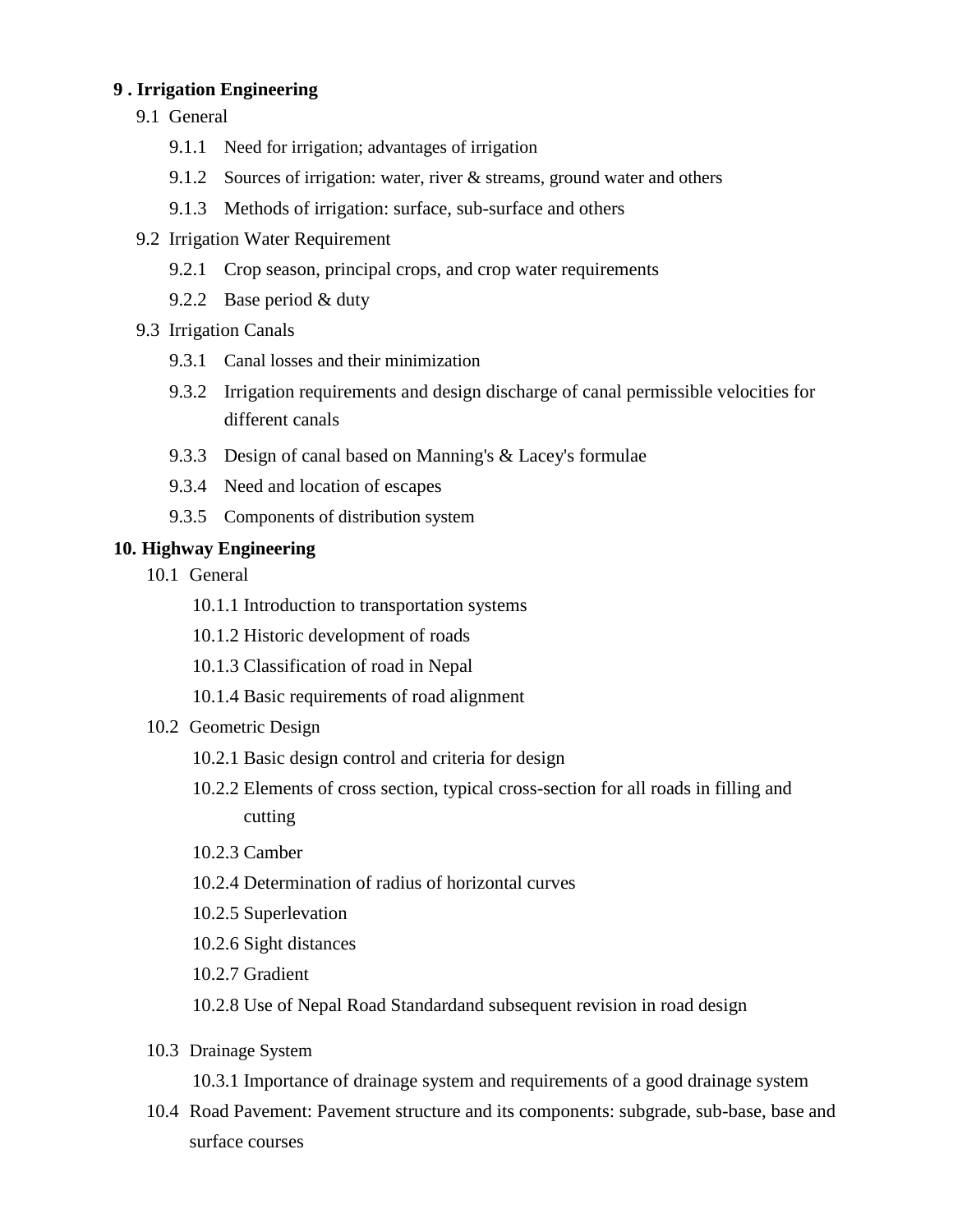- 10.5 Road Machineries
	- 10.5.1 Earth moving and compacting machines
- 10.6 Road Construction Technology
- 10.7 Bridge: T-beam bride and Timber bridges
- 10.8 Road Maintenance and Repair: Type of maintenance works
- 10.9 Tracks and Trails
- 10.10**Airport Engineering:** Planning and layout of Heliports; Terminal Building and Control Tower; Drainage System for Airports

## **1 1 . E s t i m a t i n g a n d C o s t i n g**

- 11.1 General
	- 11.1.1 Main items of work
	- 11.1.2 Units of measurement and payment of various items of work and material
	- 11.1.3 Standard estimate formats of government offices
- 11.2 Rate Analysis
	- 11.2.1 Basic general knowledge on the use of rate analysis norms prepared by Ministry of Works and Transport and the district rates prescribed by district development committee

#### 11.3 Specifications

- 11.3.1 Interpretation of specifications
- 11.4 Valuation
	- 11.4.1 Methods of valuation
	- 11.4.2 Basic general knowledge of standard formats used by commercial banks and NIDC for valuation

#### **12. Construction Management**

- 12.1 Organization
	- 12.1.1 Need for organization
	- 12.1.2 Responsibilities of a civil Sub- engineer
	- 12.1.3 Relation between Owner, Contractor and Engineer

#### 12.2 Site Management

- 12.2.1 Preparation of site plan
- 12.2.2 Organizing labor
- 12.2.3 Measures to improve labor efficiency
- 12.2.4 Accident prevention